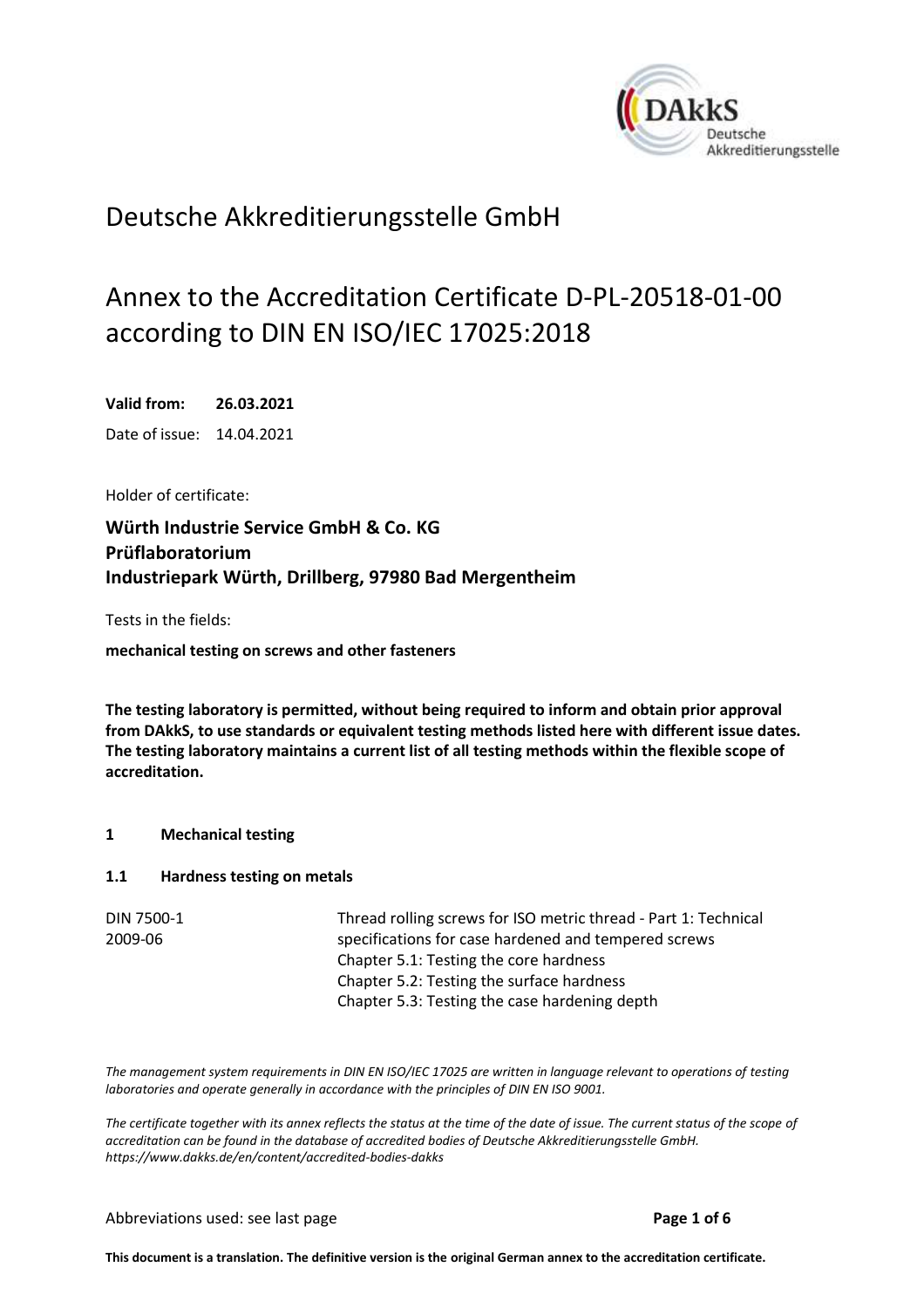

| <b>DIN 7513</b><br>2016-12          | Thread cutting screws - Hexagon screws and slotted head screws -<br>Dimensions, requirements, testing<br>Chapter 5.1.1: Testing the surface hardness<br>Chapter 5.1.2: Testing the case hardening depth<br>Chapter 5.1.3: Testing the core hardness |
|-------------------------------------|-----------------------------------------------------------------------------------------------------------------------------------------------------------------------------------------------------------------------------------------------------|
| <b>DIN 7516</b><br>2016-12          | Thread cutting screws - Cross recessed head screws - Dimensions,<br>requirements, testing<br>Chapter 5.1.1: Surface hardness test<br>Chapter 5.1.2: Case hardening depth test<br>Chapter 5.1.3: Core hardness test                                  |
| <b>DIN EN ISO 2639</b><br>2003-04   | Steels - Determination and verification of the depth of carburized<br>and hardened cases<br>(HV)                                                                                                                                                    |
| <b>DIN EN ISO 2702</b><br>2011-08   | Heat-treated steel tapping screws - Mechanical properties<br>Chapter 6.1.1: Surface hardness test<br>Chapter 6.1.2: Case depth - Microscopic test<br>Chapter 6.1.3: Core hardness test                                                              |
| <b>DIN EN ISO 6506-1</b><br>2015-02 | Metallic materials - Brinell hardness test - Part 1: Test method<br>(here: HBW 2,5/187,5; HBW 2,5/31,25; HBW 2,5/15,625)                                                                                                                            |
| DIN EN ISO 6507-1<br>2018-07        | Metallic materials - Brinell vickers test - Part 1: Test method<br>(here: HV0,3; HV1; HV3; HV5; HV10; HV30)                                                                                                                                         |
| DIN EN ISO 6508-1<br>2016-12        | Metallic materials - Rockwell hardness test - Part 1: Test method<br>(here: HRC; HR15N; HR45N; HR30N)                                                                                                                                               |
| <b>DIN EN ISO 898-1</b><br>2013-05  | Mechanical properties of fasteners made of carbon steel and alloy<br>steel - Part 1: Bolts, screws and studs with specified property<br>classes - Coarse thread and fine pitch thread<br>Chapter 9.9: Hardness test                                 |
| <b>DIN EN ISO 898-2</b><br>2012-08  | Mechanical properties of fasteners made of carbon steel and alloy<br>steel - Part 2: Nuts with specified property classes - Coarse thread<br>and fine pitch thread<br>Chapter 9.2: Hardness test                                                    |
| <b>DIN EN ISO 3506-1</b><br>2020-08 | Fasteners - Mechanical properties of corrosionresistant stainless<br>steel fasteners - Part 1: Bolts, screws and studs with specified<br>grades and property classes<br>Chapter 9.6: Hardness test                                                  |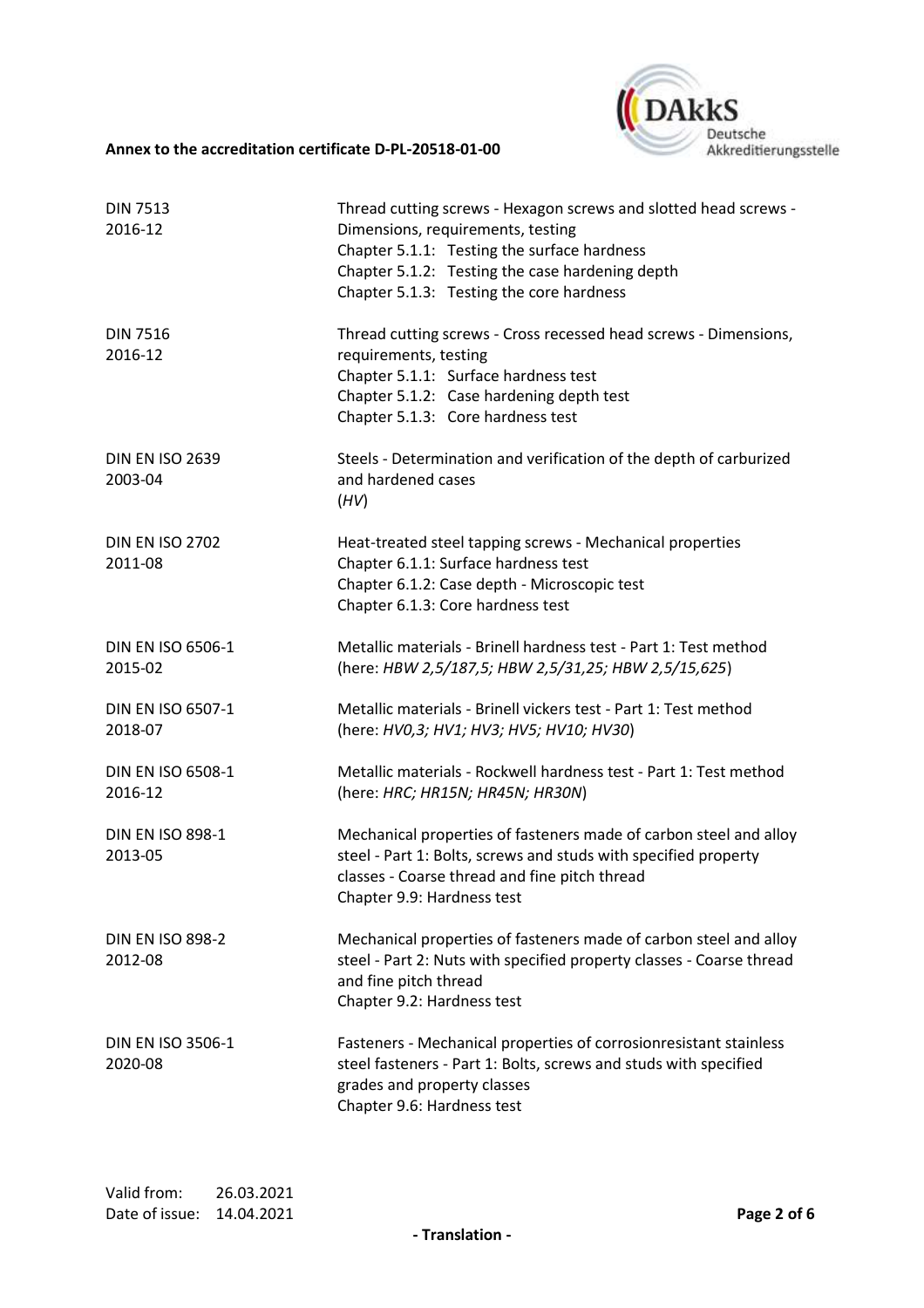

| <b>DIN EN ISO 3506-2</b> | Fasteners - Mechanical properties of corrosion resistant stainless |
|--------------------------|--------------------------------------------------------------------|
| 2020-08                  | steel fasteners - Part 2: Nuts with specified grades and property  |
|                          | <b>classes</b>                                                     |
|                          | Chapter 10.2: Hardness test                                        |

#### **1.2 Hardness tests on plastics**

| <b>DIN EN ISO 868</b><br>2003-10          | Plastics and ebonite - Determination of indentation hardness by<br>means of a durometer (Shore hardness)<br>(here: Shore A)                   |
|-------------------------------------------|-----------------------------------------------------------------------------------------------------------------------------------------------|
| <b>DIN ISO 48</b><br>2016-09              | Rubber, vulcanized or thermoplastic - Determination of hardness<br>(hardness between 10 IRHD and 100 IRHD)<br>(here: Method M and CM)         |
| DIN ISO 7619-1<br>2012-02                 | Rubber, vulcanized or thermoplastic - Determination of indentation<br>hardness - Part 1: Durometer method (Shore hardness)<br>(here: Shore A) |
| WIS-Standard*<br>WISTQL-13-450<br>2018-03 | Micro Shore A based on DIN ISO 7619-1                                                                                                         |

#### **1.3 Strength testing/Tensile testing**

| <b>DIN 580</b>                      | Lifting eye bolts                                                                                                                                                                 |
|-------------------------------------|-----------------------------------------------------------------------------------------------------------------------------------------------------------------------------------|
| 2018-04                             | Chapter 6: Testing                                                                                                                                                                |
| <b>DIN 582</b>                      | Lifting eye nuts                                                                                                                                                                  |
| 2018-04                             | Chapter 6: Testing                                                                                                                                                                |
| DIN EN 15048-2<br>2016-09           | Non-preloaded structural bolting assemblies - Part 2: Fitness for<br>purpose<br>Chapter 6: Tensile test for determining the braking strength of<br>fittings for screw connections |
| <b>DIN EN ISO 6892-1</b><br>2020-06 | Metallic materials - Tensile testing - Part 1: Method of test at room<br>temperature<br>(here: only method B)                                                                     |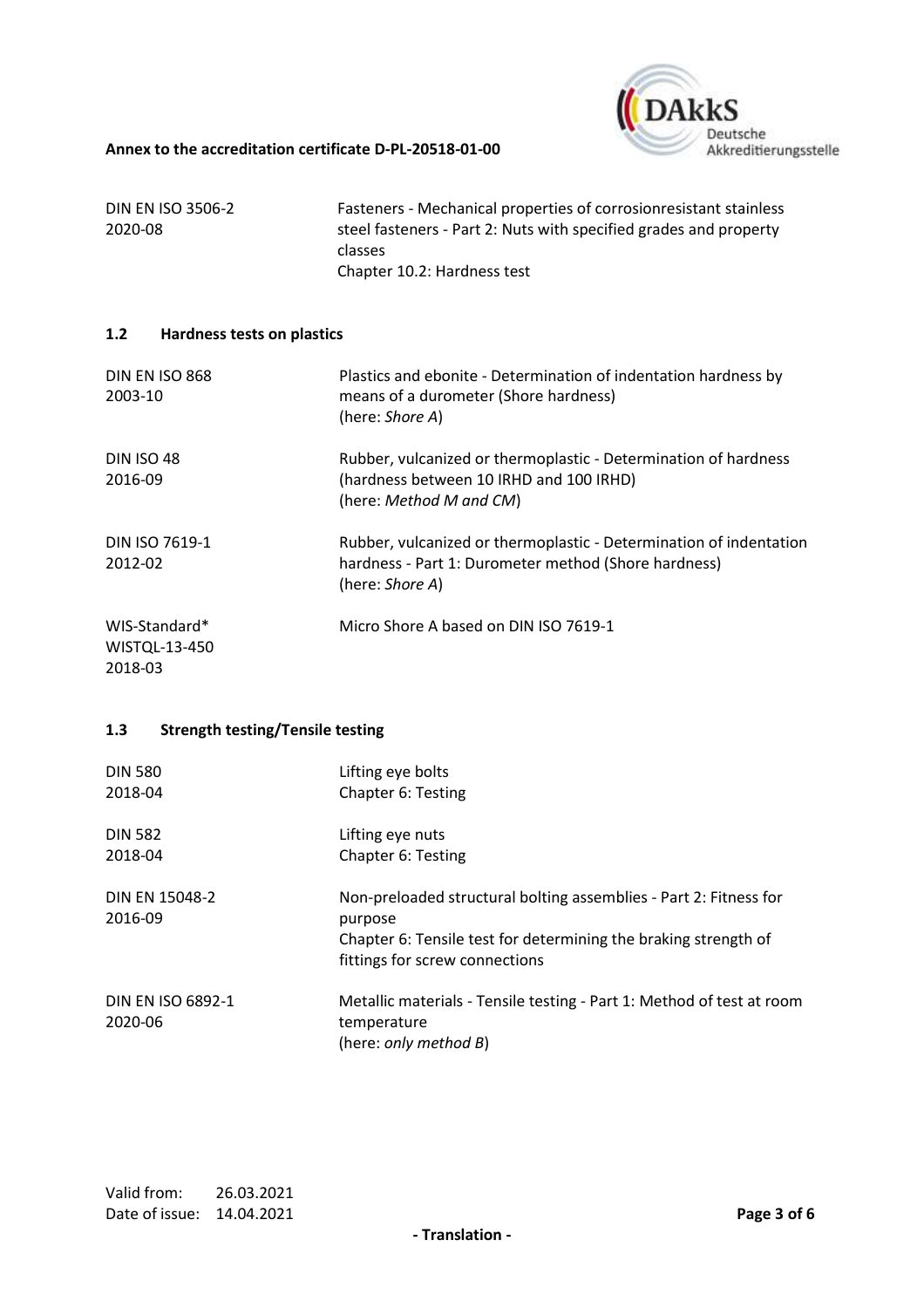

| <b>DIN EN ISO 898-1</b><br>2013-05  | Mechanical properties of fasteners made of carbon steel and alloy<br>steel - Part 1: Bolts, screws and studs with specified property classes -<br>Coarse thread and fine pitch thread<br>Chapter 9.1: Tensile test under wedge loading of finished<br>bolts and screws (excluding studs)<br>Chapter 9.2: Tensile test for finished bolts, screws and studs for<br>determination of tensile strength, R <sub>m</sub><br>Chapter 9.4: Tensile test for bolts and screws with reduced<br>loadability due to head design<br>Chapter 9.7: Tensile testing for machined test pieces |
|-------------------------------------|-------------------------------------------------------------------------------------------------------------------------------------------------------------------------------------------------------------------------------------------------------------------------------------------------------------------------------------------------------------------------------------------------------------------------------------------------------------------------------------------------------------------------------------------------------------------------------|
| <b>DIN EN ISO 898-2</b><br>2012-08  | Mechanical properties of fasteners made of carbon steel and alloy<br>steel - Part 2: Nuts with specified property classes - Coarse thread<br>and fine pitch thread<br>Chapter 9.1: Proof load test                                                                                                                                                                                                                                                                                                                                                                            |
| <b>DIN EN ISO 3506-1</b><br>2020-08 | Fasteners - Mechanical properties of corrosionresistant stainless<br>steel fasteners - Part 1: Bolts, screws and studs with specified<br>grades and property classes<br>Chapter 9.1: Tensile test for fastener (only R <sub>mf</sub> )<br>Chapter 9.4: Wedge tensile test                                                                                                                                                                                                                                                                                                     |
| <b>DIN EN ISO 3506-2</b><br>2020-08 | Fasteners - Mechanical properties of corrosionresistant stainless<br>steel fasteners - Part 2: Nuts with specified grades and property<br>classes<br>Chapter 10.1: Proof load test (without self-locking)                                                                                                                                                                                                                                                                                                                                                                     |
| 1.4                                 | Torque meter tests and testing the coefficient of friction                                                                                                                                                                                                                                                                                                                                                                                                                                                                                                                    |
| DIN 7500-1<br>2009-06               | Thread rolling screws for ISO metric thread - Part 1: Technical<br>specifications for case hardened and tempered screws<br>Chapter 5.6: Screw-in test                                                                                                                                                                                                                                                                                                                                                                                                                         |
| DIN 267-27<br>2009-09               | Fasteners - Part 27: Steel screws, bolts and studs with adhesive<br>coating, Technical specifications<br>Chapter 6.2.1: Test with preload (up to 150 Nm and at room<br>temperature)<br>Chapter 6.2.2: Test without preload (up to 150 Nm and at room<br>temperature<br>Testing the thread friction coefficient (from M5)<br>Chapter 6.3:                                                                                                                                                                                                                                      |
| DIN 267-28<br>2009-09               | Fasteners - Part 27: Steel screws, bolts and studs with adhesive<br>coating, Technical specifications<br>Chapter 6: Test (up to 150 Nm and at room temperature)                                                                                                                                                                                                                                                                                                                                                                                                               |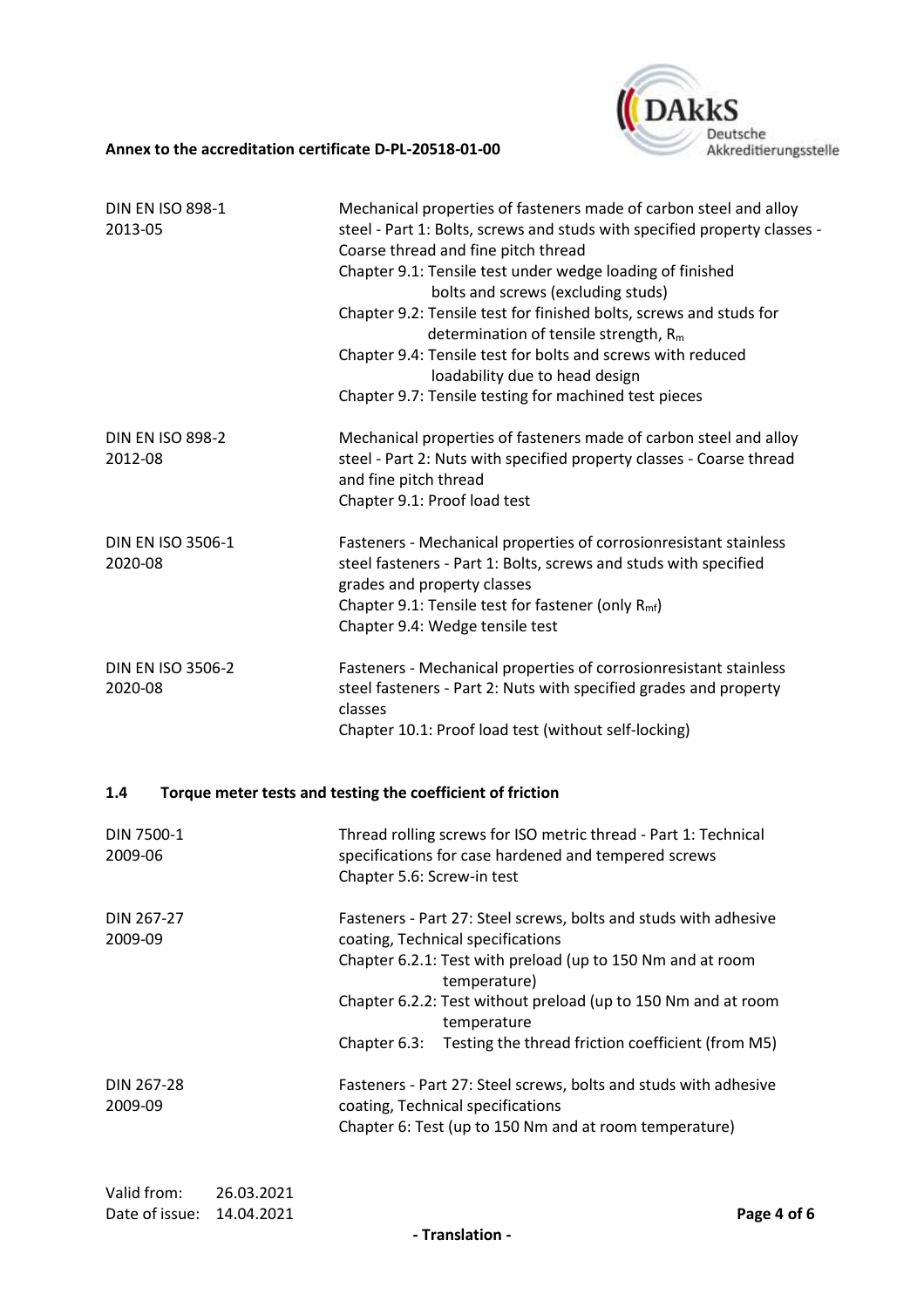

| <b>DIN 7513</b><br>2016-12         | Thread cutting screws - Hexagon screws and slotted head screws -<br>Dimensions, requirements, testing<br>Chapter 5.2.1: Screw-in test                                     |
|------------------------------------|---------------------------------------------------------------------------------------------------------------------------------------------------------------------------|
| <b>DIN 7516</b><br>2016-12         | Thread cutting screws - Cross recessed head screws - Dimensions,<br>requirements, testing<br>Chapter 5.2.1: Screw-in test                                                 |
| <b>DIN EN ISO 16047</b><br>2013-01 | Fasteners - Torque/clamp force testing<br>(from M5)                                                                                                                       |
| <b>DIN EN 14399-2</b><br>2015-04   | High-strength structural bolting assemblies for preloading - Part 2:<br>Suitability for preloading<br>Chapter 6: Suitability test<br>(HV and HR trimmings, all K-classes) |
| VDA 235-203*<br>2005-08            | Test for coefficient of friction, coefficient of friction - Functional- and<br>installation test<br>(M5 to M16)                                                           |
| 1.5<br>Impact test                 |                                                                                                                                                                           |
| <b>DIN EN ISO 148-1</b><br>2017-05 | Metallic materials - Charpy pendulum impact test - Part 1: Test<br>method                                                                                                 |
| <b>DIN EN ISO 898-1</b>            | Mechanical properties of fasteners made of carbon steel and alloy                                                                                                         |

2013-05 steel - Part 1: Bolts, screws and studs with specified property classes - Coarse thread and fine pitch thread Chapter 9.14: Impact test for machined test pieces

#### **2 Metallographic analyses**

| <b>DIN EN ISO 898-1</b><br>2013-05        | Mechanical properties of fasteners made of carbon steel and alloy<br>steel - Part 1: Bolts, screws and studs with specified property<br>classes - Coarse thread and fine pitch thread<br>Chapter 9.10: Decarburization test<br>Chapter 9.11: Carburization test |
|-------------------------------------------|-----------------------------------------------------------------------------------------------------------------------------------------------------------------------------------------------------------------------------------------------------------------|
| WIS-Standard*<br>WISTQL-13-449<br>2019-09 | Microstructural analysis on low alloy steel                                                                                                                                                                                                                     |

\* For this standard is not to use an equivalent testing methods (it is not flexible).

Valid from: [26.03.2021](#page-0-1) Date of issue: [14.04.2021](#page-0-2) **Page 5 of 6**